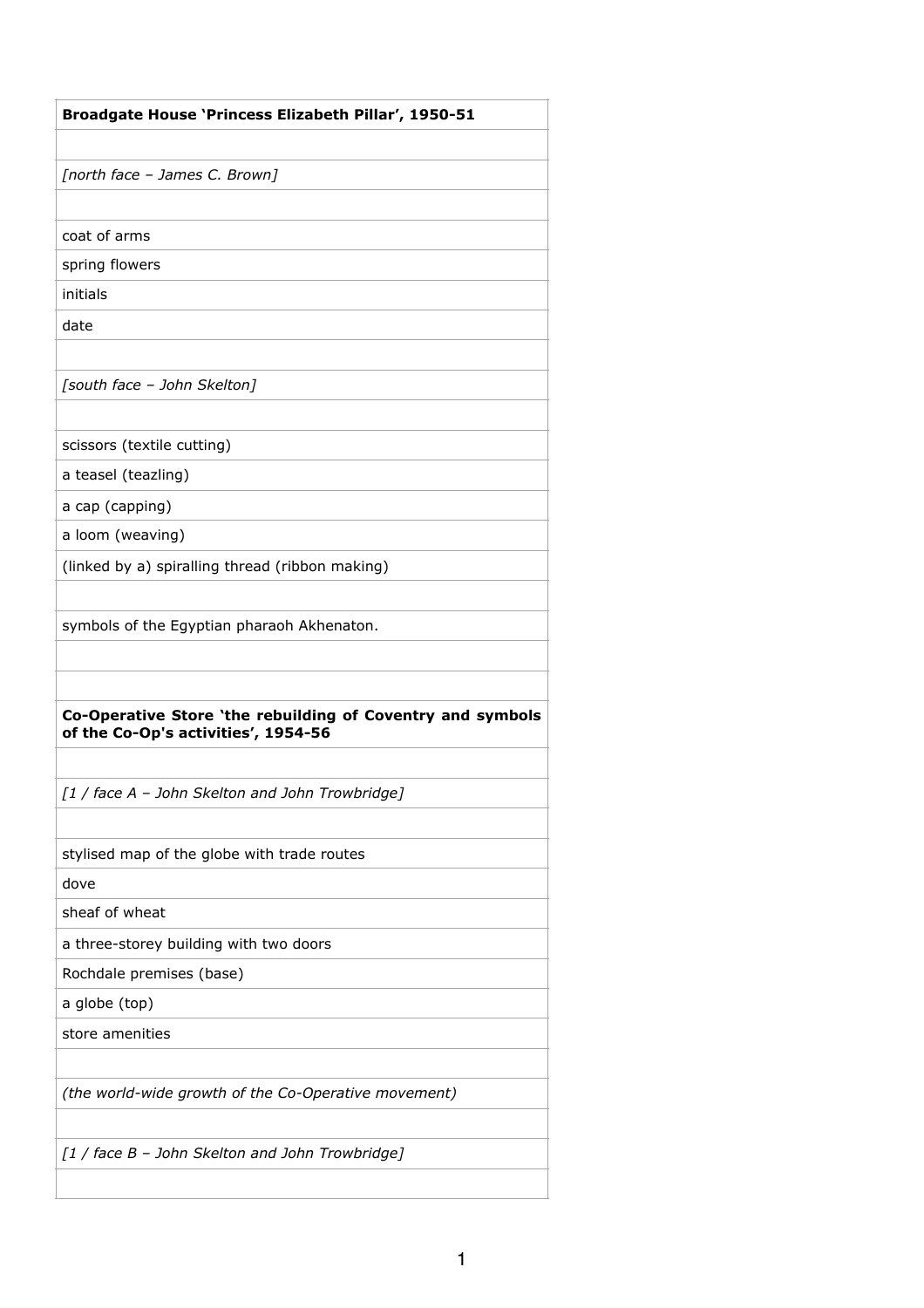| inscribed and dated tablet                          |
|-----------------------------------------------------|
| a pair of glasses                                   |
| perfume                                             |
| medicine bottles with a small glass                 |
| dotted lines                                        |
|                                                     |
| [2 / face A - John Skelton and John Trowbridge]     |
| fish                                                |
| a chopper,                                          |
| bull's head                                         |
| 11 milk bottles                                     |
| bread                                               |
| ears of wheat                                       |
|                                                     |
| (grocery provision)                                 |
|                                                     |
| [2 / face B - John Skelton and John Trowbridge]     |
|                                                     |
| a bird flying over waves                            |
| a diver                                             |
| a beach with bathing huts                           |
| cricket stumps                                      |
| six sports balls increasing in size                 |
|                                                     |
| (holiday and recreational facilities for employees) |
|                                                     |
| [3 / face A - John Skelton and John Trowbridge]     |
|                                                     |
| farm buildings                                      |
| fruits or tomatoes                                  |
| a sunflower                                         |
| a haystack                                          |
| farm track                                          |
| gate                                                |
|                                                     |
| (flower, seeds and nursery supply)                  |